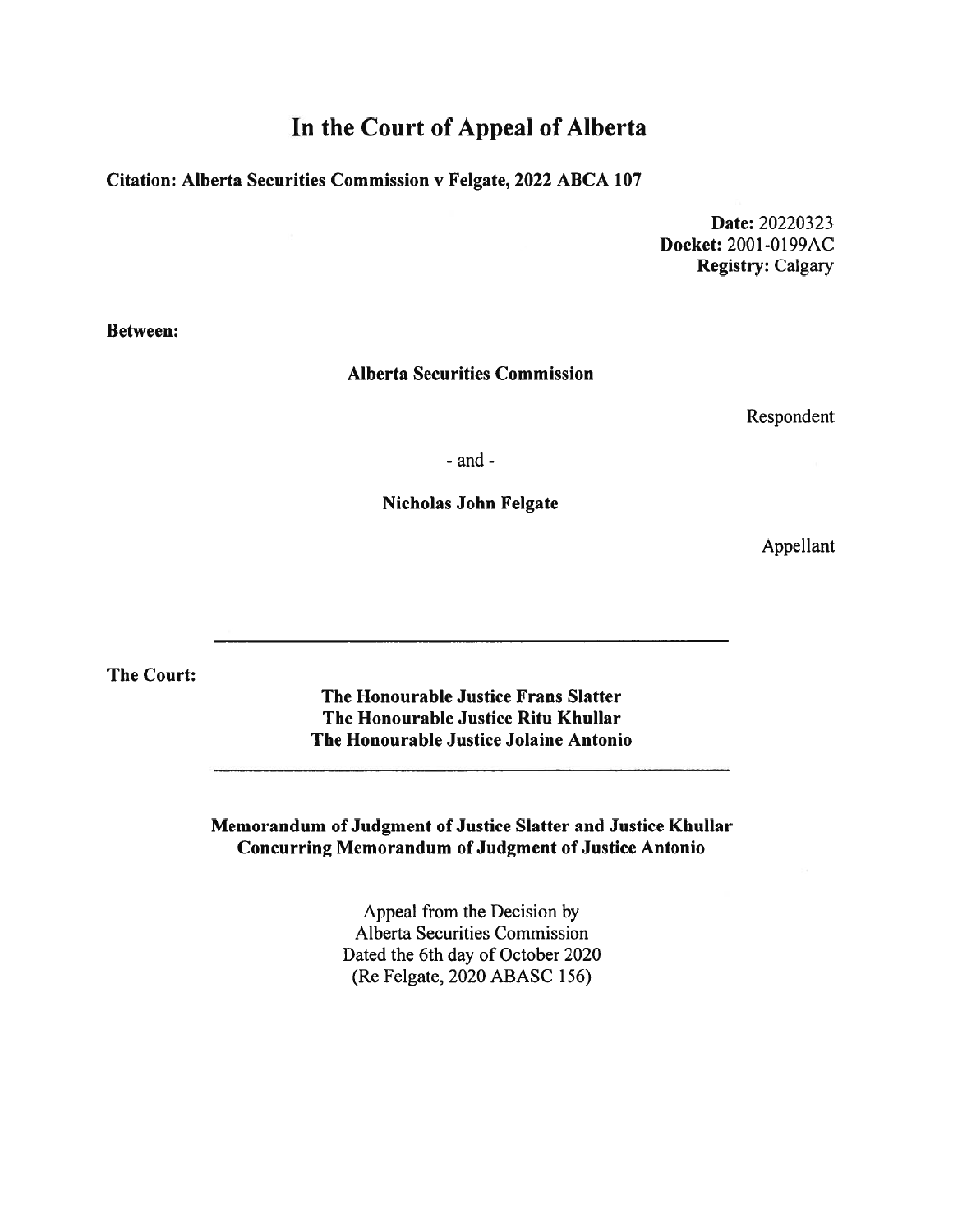### Memorandum of Judgment of Justice Slatter and Justice Khullar

[1] The appellant appeals his conviction for trading in securities in breach of <sup>a</sup> cease trade order. He does not dispute that he engaged in the underlying conduct, but he argues that the cease trade order was void and he was entitled to ignore it.

[2] The Alberta Securities Commission received information that caused it to believe that the appellant was raising money from the public in breach of the provisions of the Securities Act, RSA c. S-4. The Commission issued an *ex parte* interim cease trade order under s. 33(1) of the Act.

[3] Ex parte interim cease trade orders are in effect for 15 days, but they can be extended following <sup>a</sup> hearing:

33(4) Before the expiry of an interim order, the Commission or the Executive Director, as the case may be, may extend an interim order for <sup>a</sup> specified period of time, or until any proceeding initiated pursuan<sup>t</sup> to this Act, including <sup>a</sup> trial in respec<sup>t</sup> of an offence, is finally determined or otherwise concluded, if

(a) the Commission or the Executive Director provides the person or company named in that order with an opportunity to be heard, and

(b) the Commission or the Executive Director considers that the length of time required to conduct <sup>a</sup> hearing, or <sup>a</sup> trial in respec<sup>t</sup> of an offence, and to render <sup>a</sup> decision could be prejudicial to the public interest.

The Commission extended the order once to <sup>a</sup> specified date. It was extended it <sup>a</sup> second time and the appellant was subsequently charged with breaching the second extension order.

[4] The key terms of the second extension order issued after the hearing were:

6. The Commission, considering that length of time required to conduct <sup>a</sup> hearing, or <sup>a</sup> trial in respec<sup>t</sup> of an offence, and to render <sup>a</sup> decision could be prejudicial to the public interest, orders under section 3 3(4) of the Act that the Interim Order is extended until any proceeding initiated pursuant to the Act, including a trial in respec<sup>t</sup> of an offence, is finally determined or otherwise concluded.

At the time that this order was made, no proceedings had actually been initiated. The appellant argues that the Commission can only make an interim cease trade order that expires at the "conclusion of proceedings" after proceedings have actually been commenced. He does not dispute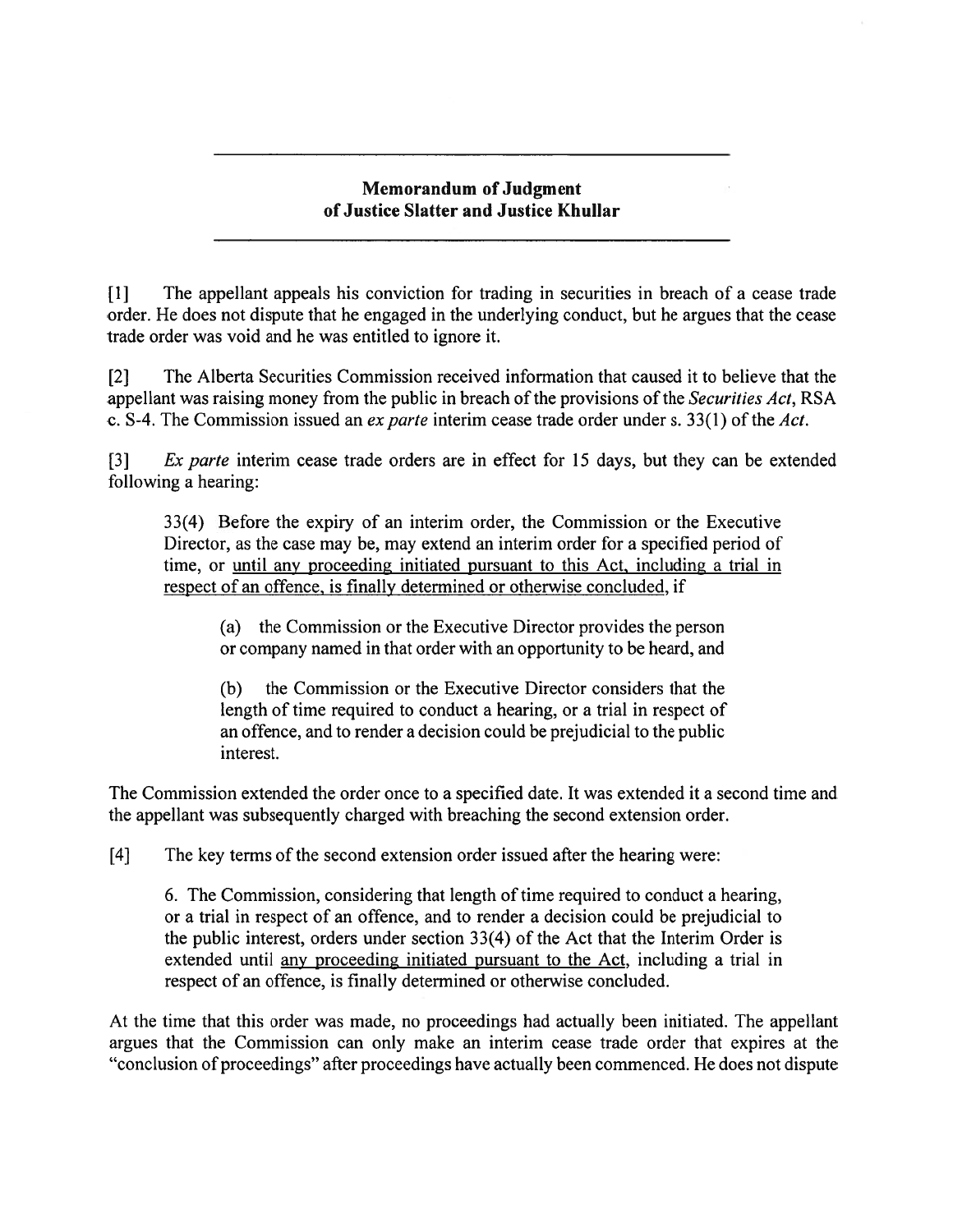that the Commission can issue cease trade orders prior to proceedings being initiated, but such orders must be for <sup>a</sup> "specified period of time".

[5] This issue is a pure question of statutory interpretation. The provision should be interpreted by discerning the legislative intent from examining the statutory text in its entire context and in its grammatical and ordinary sense, in harmony with the statutory scheme and objects. On <sup>a</sup> proper interpretation, s. 33(4) empowers the Commission to issue interim cease trade orders in the two situations that might exist:

- (a) where proceedings have been initiated, the cease trade order could be in place for <sup>a</sup> specified period of time, or until the proceedings are concluded, or
- (b) where proceedings have not been initiated, the cease trade order can be in place for <sup>a</sup> specified period of time.

This interpretation is consistent with the scheme of the statute. As the appellant points out, when proceedings have not been initiated, an order in force until those nonexistent proceedings have concluded could potentially be in effect in perpetuity. The statute is widely worded to empower the Commission, but it is not intended that the statutory wording would simply be tracked in specific orders.

[61 The appellant is accordingly correct in arguing that the order as issued was flawed. It was not appropriate for the Commission to simply track the empowering wording of the statute in the order. The appellant, however, had three remedies:

- (a) He could have (but did not) make submissions about the proper form of the order at the hearing;
- (b) He could have appealed the order to the Court of Appeal under s. 38; or
- (c) He could at any time have applied it to vary or terminate the order under s. 214.

What the appellant was not entitled to do was to simply ignore the order and trade in securities as he wished: R. v Consolidated Maybrun Mines Ltd, [1998] 1 SCR 706; R. v Al Klippert Ltd, [1998] 1 SCR 737.

[7] Whether <sup>a</sup> collateral attack of an order is possible must be determined by reviewing the legislature's intention as to the appropriate forum for challenging the order. The relevant factors are: the wording of the statute under which the order was issued; the purpose of the legislation; the existence of a right of appeal; the kind of collateral attack in light of the expertise or raison d'être of the administrative appeal tribunal, and the penalty on <sup>a</sup> conviction for failing to comply with the order: Al Klippert at para. 13. The Securities Act is a statute designed to protect the public from economic losses through inappropriate financial market activities. The Act provides numerous effective remedies to someone who is subject to <sup>a</sup> cease trade order. The Legislature could not have intended that someone subject to <sup>a</sup> flawed cease trade order could simply continue to raise funds from the public without taking any steps to amend or terminate the order.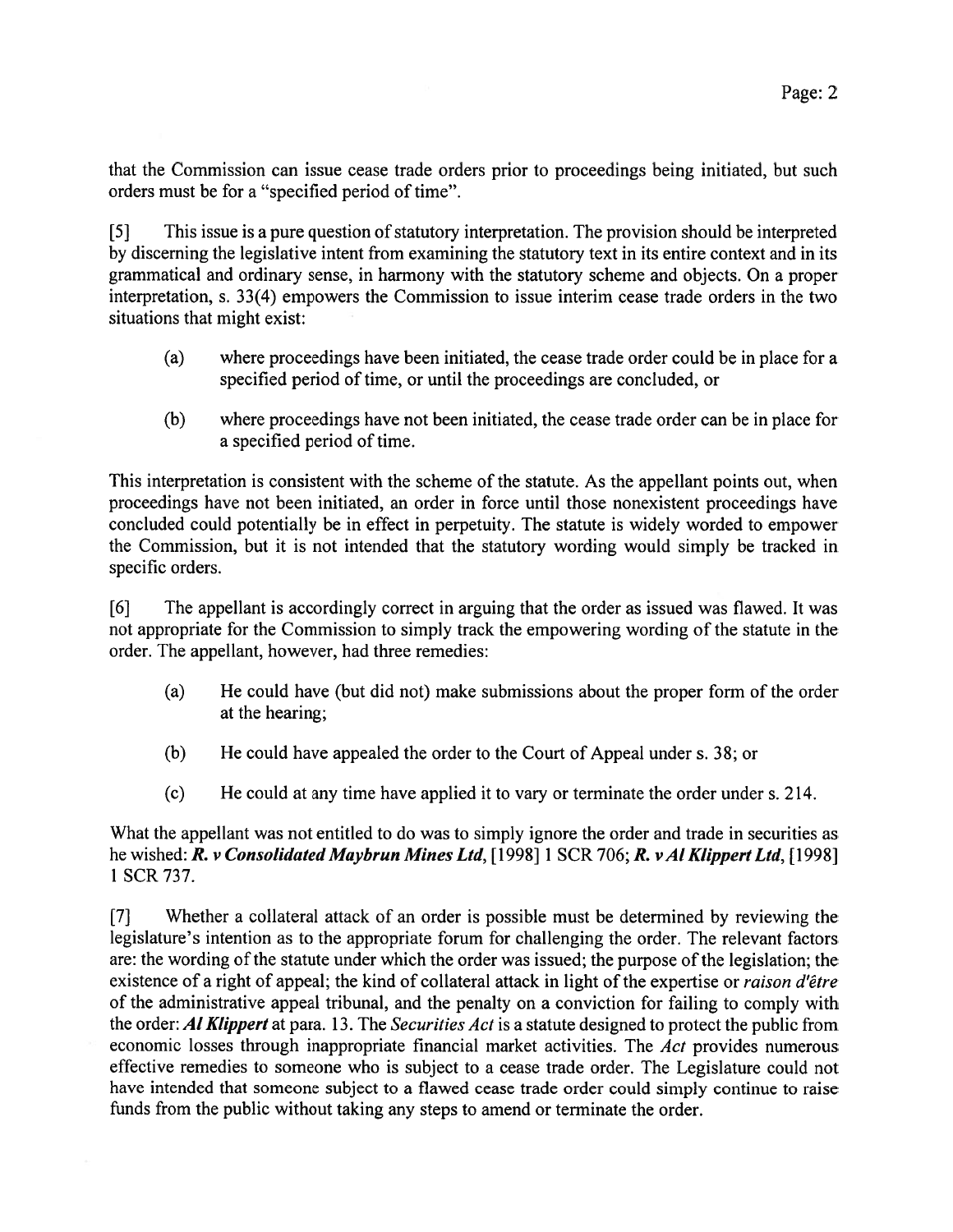### [8] The appellant relies on *Carey v Laiken,* 2015 SCC 17 at para. 33, [2015] 2 SCR 79:

33 The first element is that the order alleged to have been breached "must state clearly and unequivocally what should and should not be done": . . . This requirement of clarity ensures that a party will not be found in contempt where an order is unclear: ... An order may be found to be unclear if, for example, it is missing an essential detail about where, when or to whom it applies; if it incorporates overly broad language; or if external circumstances have obscured its meaning: ... (Authorities omitted, emphasis added)

The appellant relies on the word "when" in this passage. In this case, however, there was never any doubt that the cease trade order purported to be in effect at the time the appellant traded in securities. There was no ambiguity in the order that provides a defence to him.

[9] The appellant argues that "collateral attack" is a new issue on appeal, but on this record it was always at the forefront. In any event the record is clear, and the appellant conceded that he would suffer no prejudice by its consideration on appeal.

[10] In summary, the order as drafted was flawed, but the appellant was not entitled to simply ignore it. The appeal is dismissed.

Appeal heard on March 11, 2022

Memorandum filed at Calgary, Alberta

this 23rd day of March 2022

Slatter J.A. **2**<br>Khullar J.A.

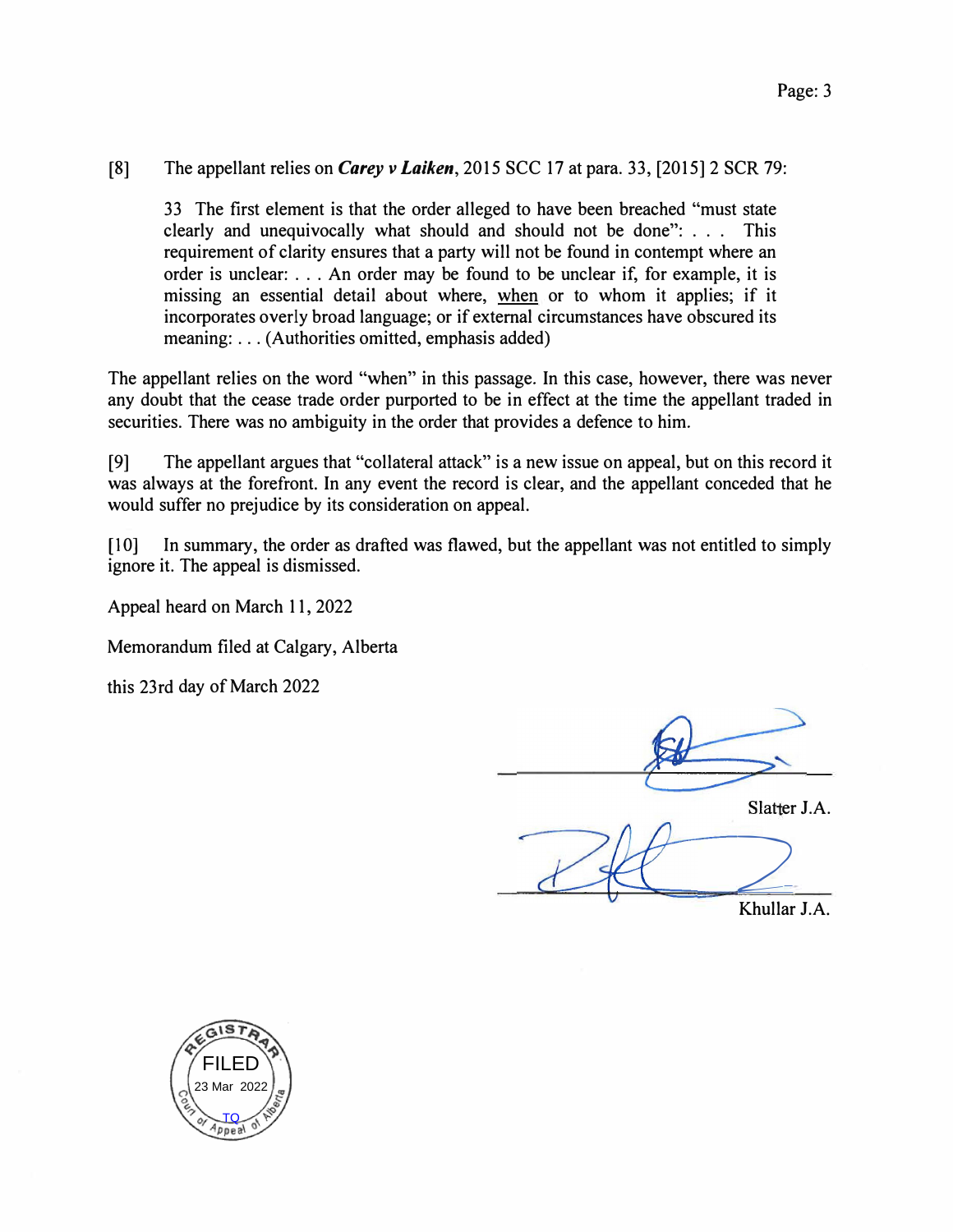#### Concurring Memorandum of Judgment ofJustice Antonio

[11] <sup>I</sup> agree with my colleagues on the outcome of the appeal, but disagree on the interpretation of section 33(4) of the Securities Act. In my view, the Commission correctly interpreted the provision in the context of the Act and was entitled to extend its interim order until the conclusion of any proceeding initiated pursuan<sup>t</sup> to the Act.

#### Commission's Reasons

[12] The interim order was extended pursuant to section 33(4) of the Securities Act. In its entirety, section 33 provides:

33(1) Notwithstanding anything in this Act, where

(a) this Act

(i) permits the Commission or the Executive Director to make <sup>a</sup> decision after conducting <sup>a</sup> hearing or after giving <sup>a</sup> person or company an opportunity to have <sup>a</sup> hearing, or

(ii) creates an offence,

and

(b) the Commission or the Executive Director considers that the length of time required to conduct <sup>a</sup> hearing, or <sup>a</sup> trial in respec<sup>t</sup> of an offence, and to render <sup>a</sup> decision could be prejudicial to the public interest,

the Commission or the Executive Director may make an interim order at any time with or without conducting <sup>a</sup> hearing on notice to <sup>a</sup> person or company against whom the order is sought.

(2) If the Commission or the Executive Director makes an interim order under subsection (1) without conducting <sup>a</sup> hearing on notice to <sup>a</sup> person or company against whom the order is sought,

(a) unless the order otherwise provides, the order takes effect immediately on being made,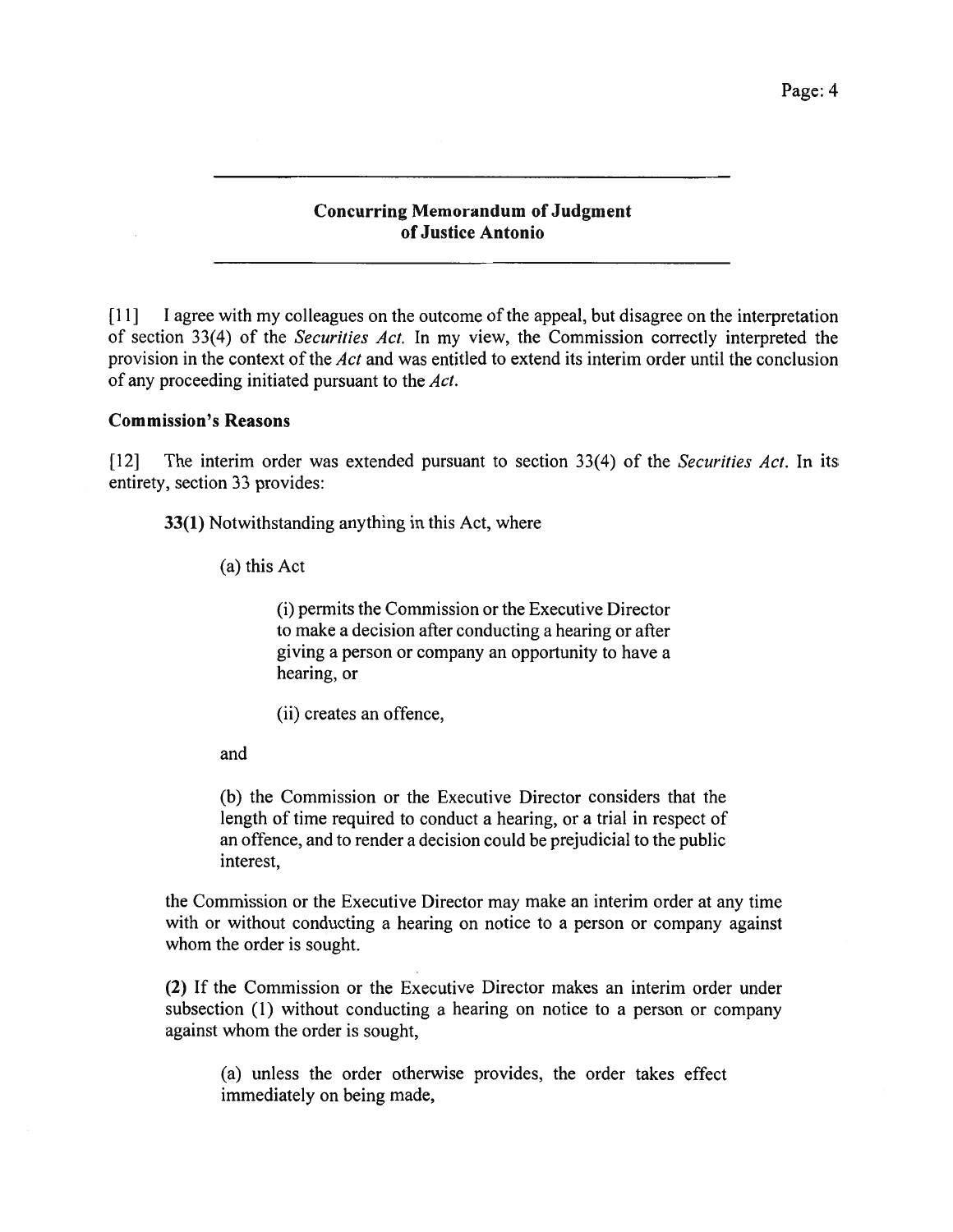(b) the order expires 15 days from the day that it takes effect, and

(c) the Commission or the Executive Director, as the case may be, shall send to each person or company named in the interim order

(i) <sup>a</sup> copy of the interim order,

(ii) any evidence admitted in suppor<sup>t</sup> of the interim order, and

(iii) an accompanying notice of hearing in respec<sup>t</sup> of the extension of the interim order pursuan<sup>t</sup> to subsection (4), if applicable.

(3) If the Commission or the Executive Director makes an interim order under subsection (1) after conducting <sup>a</sup> hearing on notice to <sup>a</sup> person or company against whom the order is made, the order takes effect immediately and remains in effect

(a) for the period of time specified in the order, or

(b) until any proceeding initiated pursuan<sup>t</sup> to this Act, including <sup>a</sup> trial in respec<sup>t</sup> of an offence, is finally determined or otherwise concluded.

(4) Before the expiry of an interim order, the Commission or the Executive Director, as the case may be, may extend an interim order for <sup>a</sup> specified period of time, or until any proceeding initiated pursuan<sup>t</sup> to this Act, including <sup>a</sup> trial in respec<sup>t</sup> of an offence, is finally determined or otherwise concluded, if

> (a) the Commission or the Executive Director provides the person or company named in that order with an opportunity to be heard, and

> (b) the Commission or the Executive Director considers that the length of time required to conduct <sup>a</sup> hearing, or <sup>a</sup> trial in respec<sup>t</sup> of an offence, and to render <sup>a</sup> decision could be prejudicial to the public interest.

[13] The Commission held the purpose of section 33 is to allow <sup>a</sup> panel to impose orders if Commission staff are able to provide *prima facie* proof the Act has been contravened and there is <sup>a</sup> significant risk that those subject to the order could cause prejudice to the public interest before <sup>a</sup> hearing is completed.

[14] Protective interim orders can be made at any time. The wording of section 33 does not restrict the duration of an interim order based on whether <sup>a</sup> proceeding has been commenced. <sup>A</sup>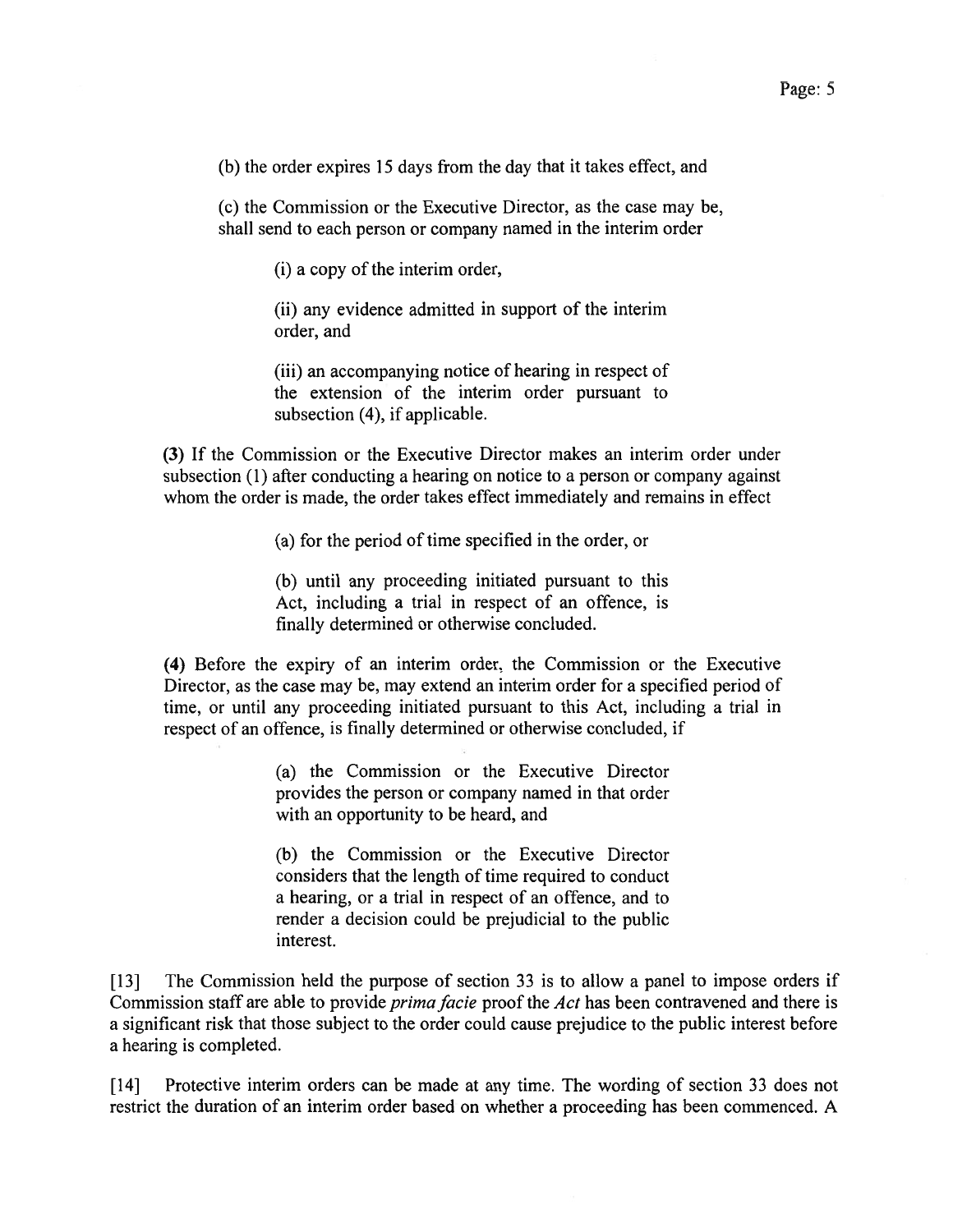proper interpretation of subsection 33(4) requires <sup>a</sup> harmonious reading with section 33(1)(b), which is the starting point for making interim orders. Although a proceeding had not been commenced, it was still appropriate for protective measures to be in place until any such proceeding were to be commenced and concluded. The Commission also noted that the appellant could have applied under section 214(1) to revoke or vary the interim order.

[15] The Commission found its interpretation was reinforced by the fact that section 33(4) sets out three preconditions to the extension of an interim order, and that those preconditions do not include <sup>a</sup> requirement that <sup>a</sup> hearing or trial has already been initiated.

[16] The Commission further held there was no improper delegation of power to Commission staff. Interim orders are not within staff control because pursuan<sup>t</sup> to section 214, <sup>a</sup> Commission panel may revoke or vary any decisions including interim orders.

[17] The appellant submitted his interpretation was supported by the history of amendments to section 33. After <sup>a</sup> careful review of prior versions of the section, the Commission found no merit in this line of argument.

[18] The Commission concluded the extended interim order was valid and went on to find the appellant breached section 93 of the Act when he failed to comply with it.

## Analysis

[19] The contentious portion of subsection 33(4) reads: "may extend an interim order for <sup>a</sup> specified period of time, or until any proceeding initiated pursuant to this Act, including a trial in respec<sup>t</sup> of an offence, is finally determined or otherwise concluded". Viewed narrowly, the issue is the interpretation of the word "initiated". The appellant's interpretation is that the word is to be read as the equivalent of "has been initiated". The respondent's interpretation is that the word is to be read as the equivalent of "may be initiated". The words of the section alone will not resolve the issue.

[20] As the Supreme Court of Canada has recently and repeatedly stated, "statutory interpretation entails discerning legislative intent by examining statutory text in its entire context and in its grammatical and ordinary sense, in harmony with the statute's scheme and objects": Michel <sup>v</sup> Graydon, 2020 SCC 24 at para 21.

[21] The appellant's position that the provisions should be read as "has been initiated" is not supported by the purpose of the Act and would not be in harmony with related provisions.

[22] The Act's main purpose is protective: it creates the Commission to protect investors and the public from misconduct: *Brosseau v Alberta Securities Commission*, [1989] 1 SCR 301 at 314; EnCharis Community Housing and Service <sup>v</sup> Alberta Securities Commission, 2019 ABCA 177 at para 30. This protective role, common to all securities commissions, must be recognized when assessing the way in which they perform their functions under their enabling legislation: Brosseau at 314.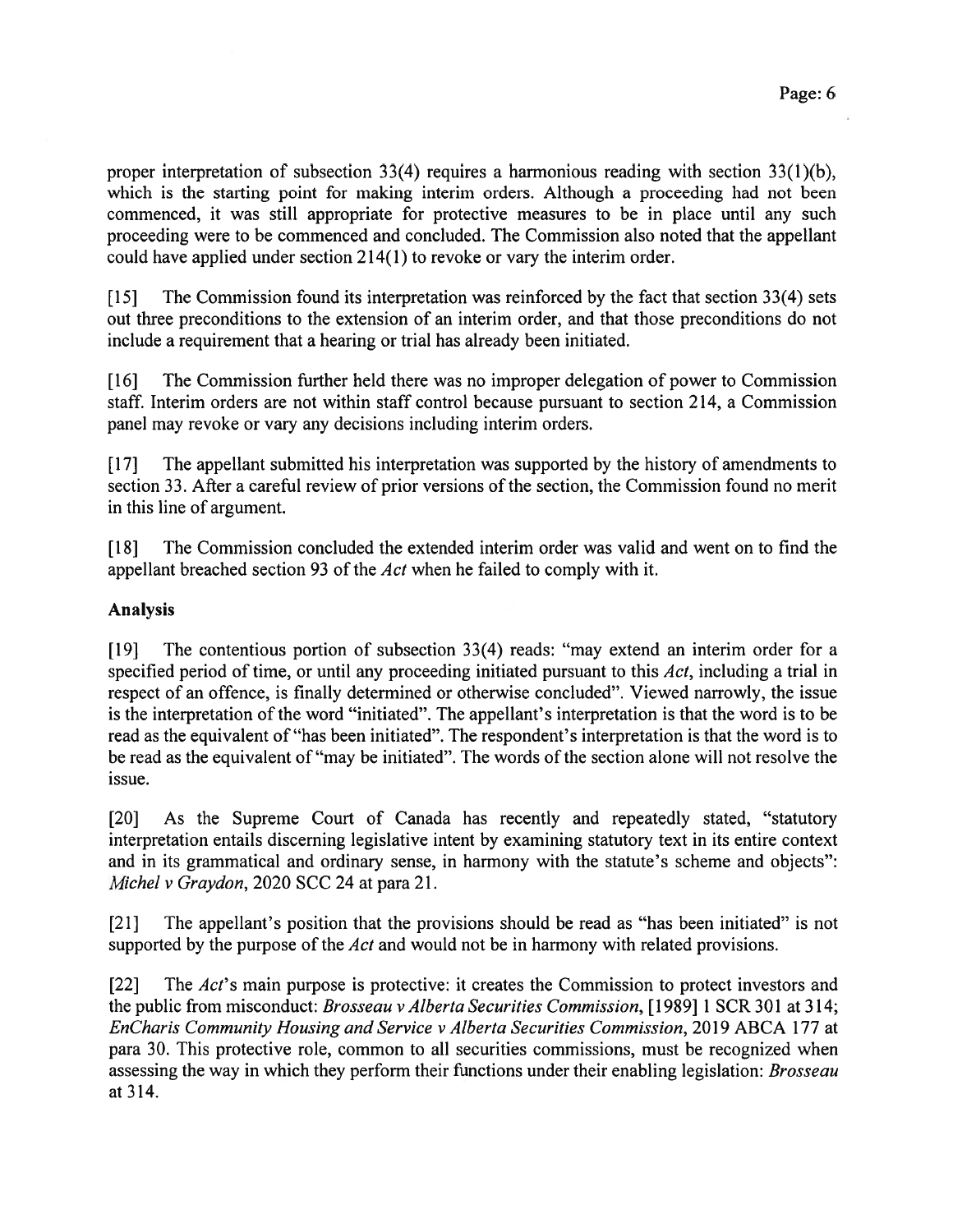[23] Other provisions of Act provide flexibility in ordering that certain conduct cease, even prior to initiation of proceedings. Subsection 33(1) empowers the Commission to issue interim orders to prevent the continuation of *prima facie* breaches "at any time" and "notwithstanding anything else" in the Act, when the Commission considers that the length of time required to conduct a hearing or <sup>a</sup> trial and render <sup>a</sup> decision could be prejudicial to the public interest. Before an interim order expires, the Commission, pursuan<sup>t</sup> to subsection 3 3(4), may extend it until any proceeding initiated under the Act is finally determined or otherwise concluded.

[24] As the Commission noted, the legislature imposed certain preconditions to the extension of an interim order under section  $33(4)$ , but those preconditions do not include the prior commencement of <sup>a</sup> proceeding. The words "until any proceeding initiated ... is finally determined or otherwise concluded" define the point of expiry even in the absence of an extant proceeding before the Commission. Consistent with its protective role and the wording of the Act, the Commission has the power to make and to extend interim orders before the potential initiation of <sup>a</sup> proceeding.

[25] The appellant's theoretical concerns that an interim order could be in place indefinitely do not arise here. The appellant appears to have been represented by counsel throughout these proceedings and could have taken steps at any time to have the interim order revoked under section 214(1) or appealed under section 38. The scheme of the Act establishes this court as the proper forum in which to contest an order that was allegedly issued in error. An individual is not entitled to ignore an order on the basis that he believes it to be void. Such behaviour would undermine the Act's protective purpose and could expose individuals subject to the Commission's orders to additional jeopardy.

[26] This observation supports my colleagues' conclusion on collateral attack, with which I concur.

[27] In my view, the Commission did not err in interpreting section 33(4) of the Securities Act or in dismissing the nullity application. For this reason, and because the nullity argumen<sup>t</sup> was <sup>a</sup> collateral attack on the interim order, I agree the appeal should be dismissed.

Appeal heard on March 11, 2022

Memorandym filed at Calgary, Alberta this  $23^{\text{nd}}$  day of March 2022.

Antonio J.A.